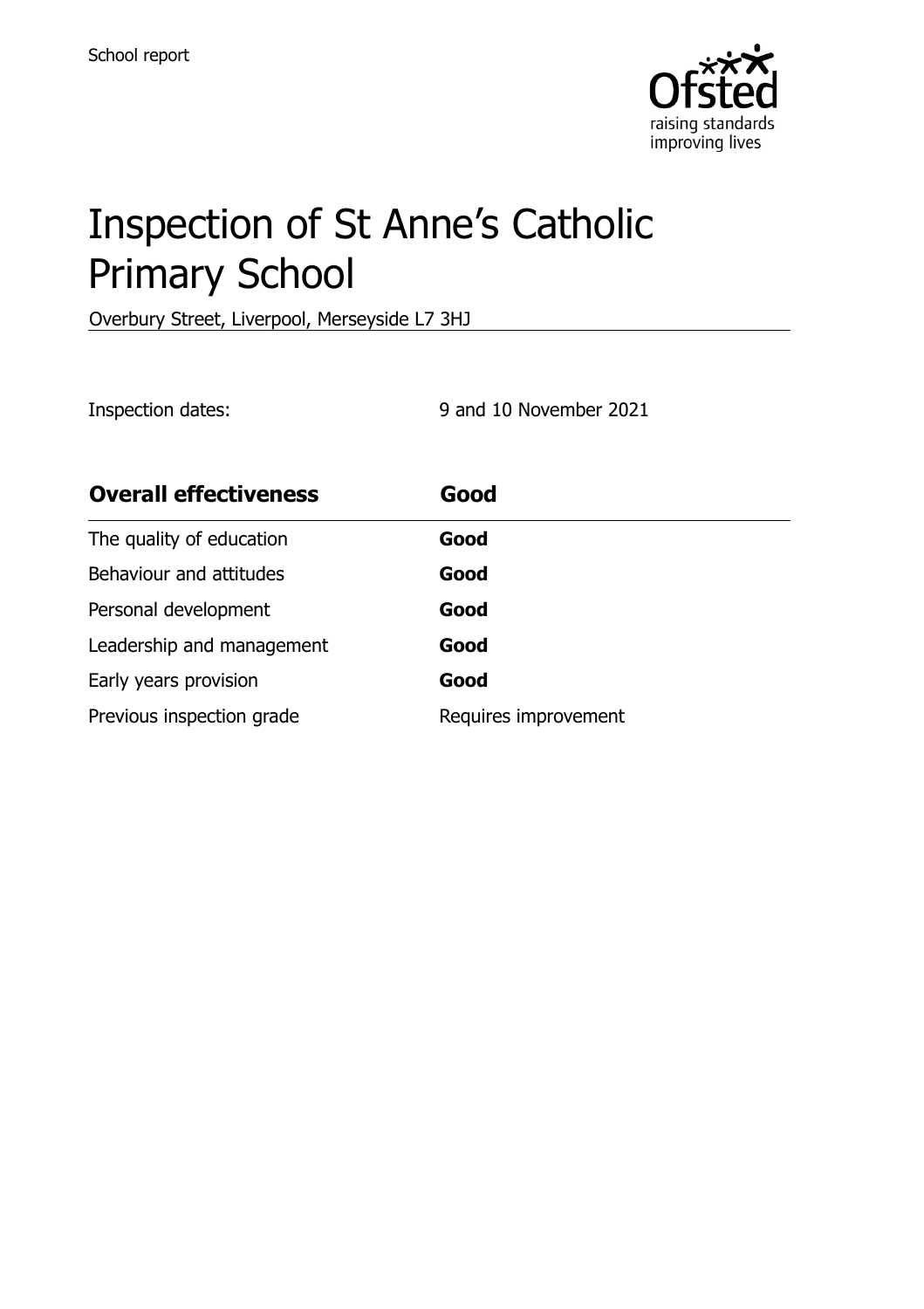

# **What is it like to attend this school?**

Pupils at the school are happy and make lots of friends. They feel safe because leaders and staff care for them. Pupils learn to be kind towards one another. Pupils enjoy caring for animals, such as dogs and horses at local community centres. They respect differences between themselves and other people and communities. Pupils behave sensibly and show much self-control. They are keen to meet leaders' high expectations of their conduct. Almost all pupils who spoke with inspectors said that leaders resolve any issues of bullying quickly.

Pupils, including those with special educational needs and/or disabilities (SEND), enjoy their learning. They achieve well because leaders want them to do well. Staff plan and teach the curriculum carefully. Pupils learn challenging new words that help them to talk about their knowledge of different subjects. Pupils speak with enthusiasm and understanding about their learning.

Leaders help pupils to develop in lots of different ways. Pupils learn to dance and compete in sports teams. They complete tasks that help to keep the school clean and tidy. Pupils leave the school ready for the next stage of education at secondary school.

### **What does the school do well and what does it need to do better?**

Leaders set clear curriculum plans for staff to follow in each subject. They ensure that staff receive lots of training and expert advice. This helps teachers to have strong curriculum knowledge. Leaders and staff, including in early years, plan carefully what essential knowledge they want pupils to learn. They plan the curriculum in a logical order. Across subjects, staff use assessment carefully to ensure that pupils understand previous knowledge before moving on to new work. For instance, in mathematics, teachers check that pupils understand the important knowledge they need in order to prepare them for their next steps.

The activities that teachers plan for pupils help them to remember what they are taught. This ensures that pupils achieve well in different subjects. They gain valuable new knowledge and skills. For instance, older pupils can explain the various possible reasons for the outbreak of the Second World War. They can explain the way in which some artists create pictures by analysing, breaking up and reassembling images in an abstract form. However, in some subjects, teachers do not check in sufficient detail that pupils are applying their previously learned knowledge. For example, in history and geography, pupils' written work sometimes lacks fluency and accuracy.

Teachers and teaching assistants in the Nursery and Reception classes give a strong focus to developing children's confidence and their early language skills. This ensures that children are well prepared for their learning in Year 1. Across subjects, pupils can recall and explain new words that they have learned.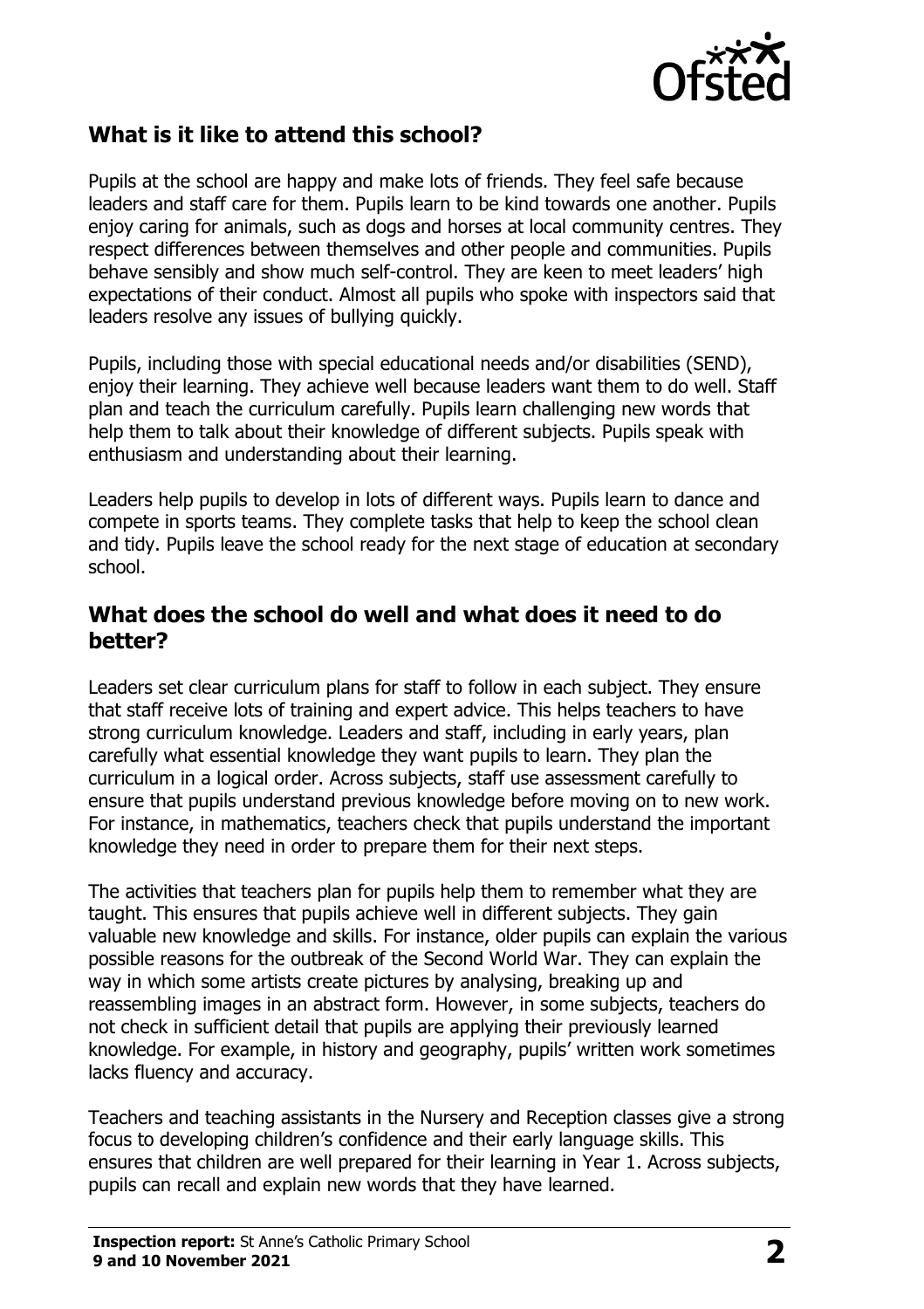

Leaders focus successfully on the development of pupils' reading. Staff are quick to spot those pupils who struggle to read. They provide skilful support to these pupils. This helps pupils to catch up with their peers. Pupils read with accuracy and fluency. They talk with enthusiasm about the many high-quality fiction and non-fiction books they enjoy borrowing from the school's well-stocked, attractive library areas.

Leaders and staff identify those pupils with SEND quickly. They work closely with other professionals to gain the right advice for supporting pupils. Leaders ensure that pupils with SEND study the same curriculum as their peers. Staff plan learning in carefully ordered steps. Leaders and staff work closely with parents and carers to plan and review the progress of these pupils.

Leaders and staff teach pupils to be thoughtful, respectful citizens. For instance, pupils learn about the global challenge of deforestation and the need to eradicate racism. Leaders teach pupils to value the views, faiths and beliefs of other people. Pupils learn to respect people who have different abilities. Leaders help pupils to be healthy. Staff plan many events and activities to develop pupils' mental and physical well-being.

Leaders make sure that staff have a reasonable workload. Governors place a strong emphasis on ensuring that staff and pupils enjoy their time at the school.

# **Safeguarding**

The arrangements for safeguarding are effective.

Leaders and staff complete regular training about safeguarding. They work successfully to protect pupils from possible safeguarding risks. They link fully with the police and with professionals in health and social care where necessary.

Pupils said that staff listen and act on their views and concerns. Pupils understand how to keep themselves safe, including when online, when meeting new people in person or when walking near roads.

# **What does the school need to do to improve?**

#### **(Information for the school and appropriate authority)**

In some subiect areas, leaders and staff do not check with precision that pupils are applying their previously learned knowledge with fluency. This is particularly the case in pupils' written work in some foundation subjects. Leaders should ensure that pupils' writing reflects the knowledge and skills that they have learned.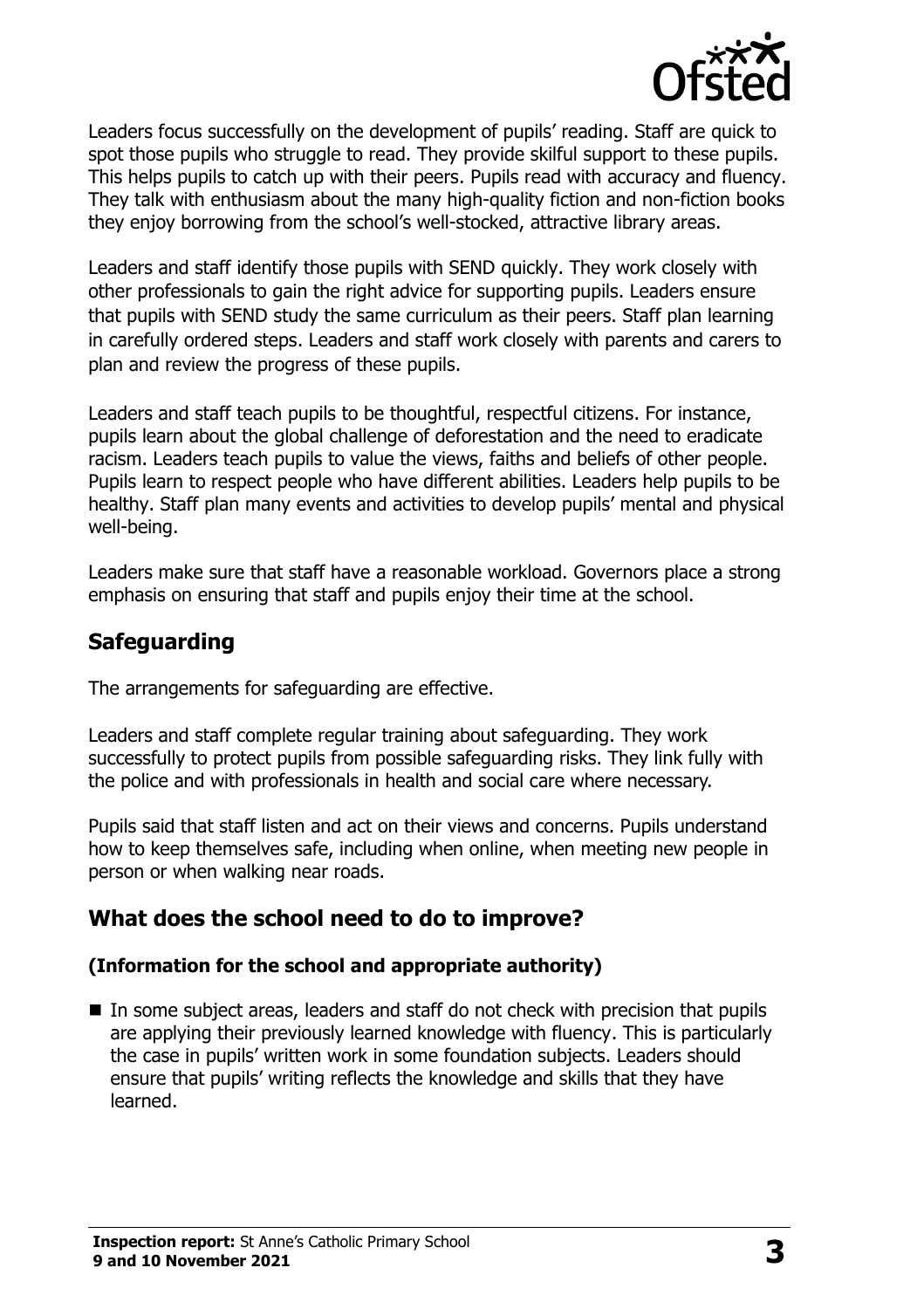

## **How can I feed back my views?**

You can use [Ofsted Parent View](http://parentview.ofsted.gov.uk/) to give Ofsted your opinion on your child's school, or to find out what other parents and carers think. We use information from Ofsted Parent View when deciding which schools to inspect, when to inspect them and as part of their inspection.

The Department for Education has further [guidance](http://www.gov.uk/complain-about-school) on how to complain about a school.

If you are the school and you are not happy with the inspection or the report, you can [complain to Ofsted.](http://www.gov.uk/complain-ofsted-report)

#### **Further information**

You can search for [published performance information](http://www.compare-school-performance.service.gov.uk/) about the school.

In the report, '[disadvantaged pupils](http://www.gov.uk/guidance/pupil-premium-information-for-schools-and-alternative-provision-settings)' refers to those pupils who attract government pupil premium funding: pupils claiming free school meals at any point in the last six years and pupils in care or who left care through adoption or another formal route.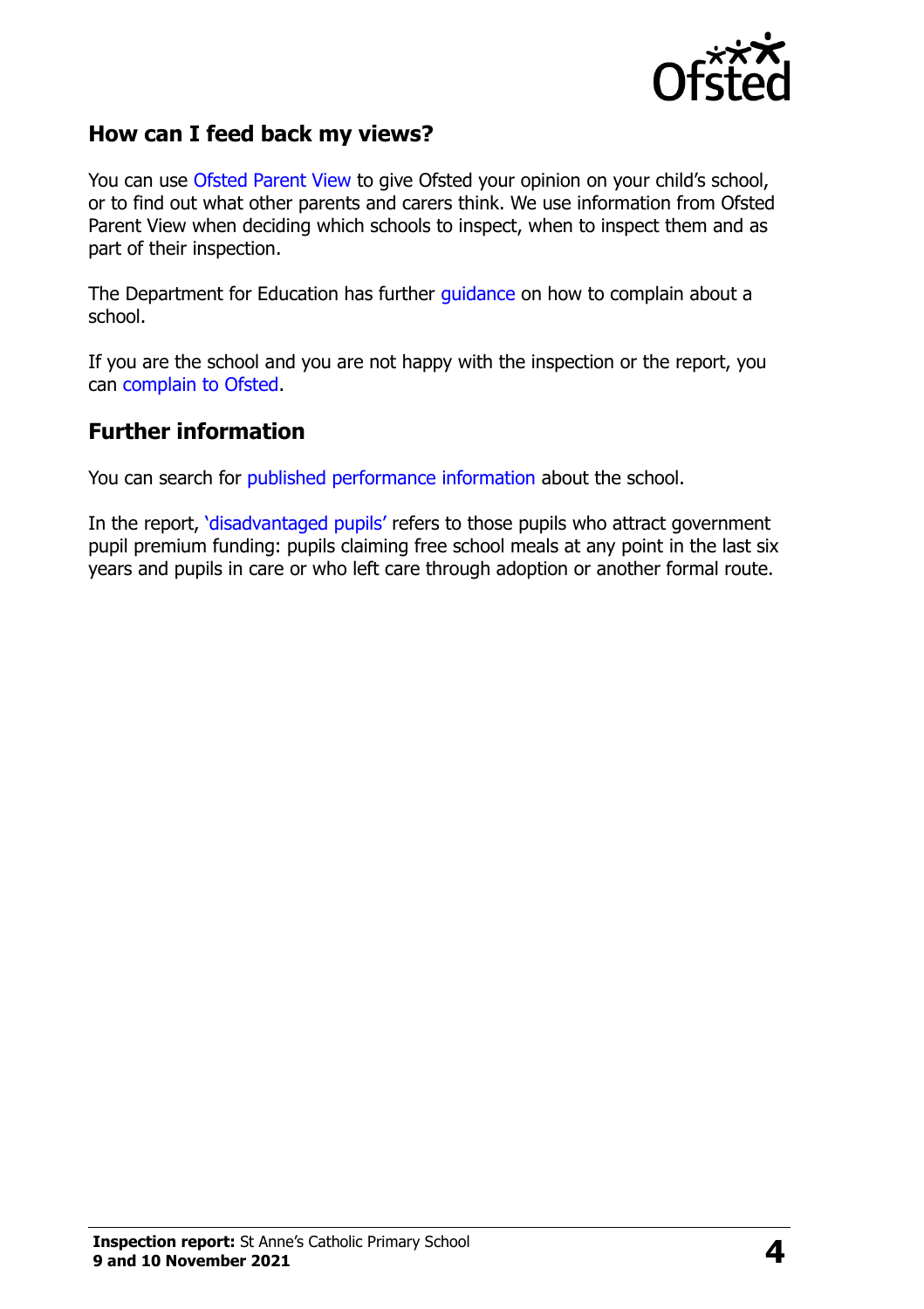

# **School details**

| Unique reference number             | 104681                         |
|-------------------------------------|--------------------------------|
| <b>Local authority</b>              | Liverpool                      |
| <b>Inspection number</b>            | 10200788                       |
| <b>Type of school</b>               | Primary                        |
| <b>School category</b>              | Voluntary aided                |
| Age range of pupils                 | 3 to 11                        |
| <b>Gender of pupils</b>             | Mixed                          |
| Number of pupils on the school roll | 269                            |
| <b>Appropriate authority</b>        | The governing body             |
| <b>Chair of governing body</b>      | Mike Shaw                      |
| <b>Headteacher</b>                  | Gillian Murphy                 |
| Website                             | www.stannescatholicprimary.com |
| Date of previous inspection         | 6 and 7 December 2017          |

# **Information about this school**

- The school appointed a new headteacher in September 2019.
- Following the last inspection, a challenge board was established to support the work of the school.
- The school does not place any pupils in alternative provision.
- The school is a Catholic school. The most recent section 48 inspection of religious education took place in December 2018.

# **Information about this inspection**

The inspectors carried out this inspection under section 5 of the Education Act 2005.

This was the first routine inspection the school had received since the COVID-19 pandemic began. Inspectors discussed the impact of the pandemic with school leaders, and have taken that into account in their evaluation.

**Inspectors met with the headteacher, senior leaders and other members of staff.**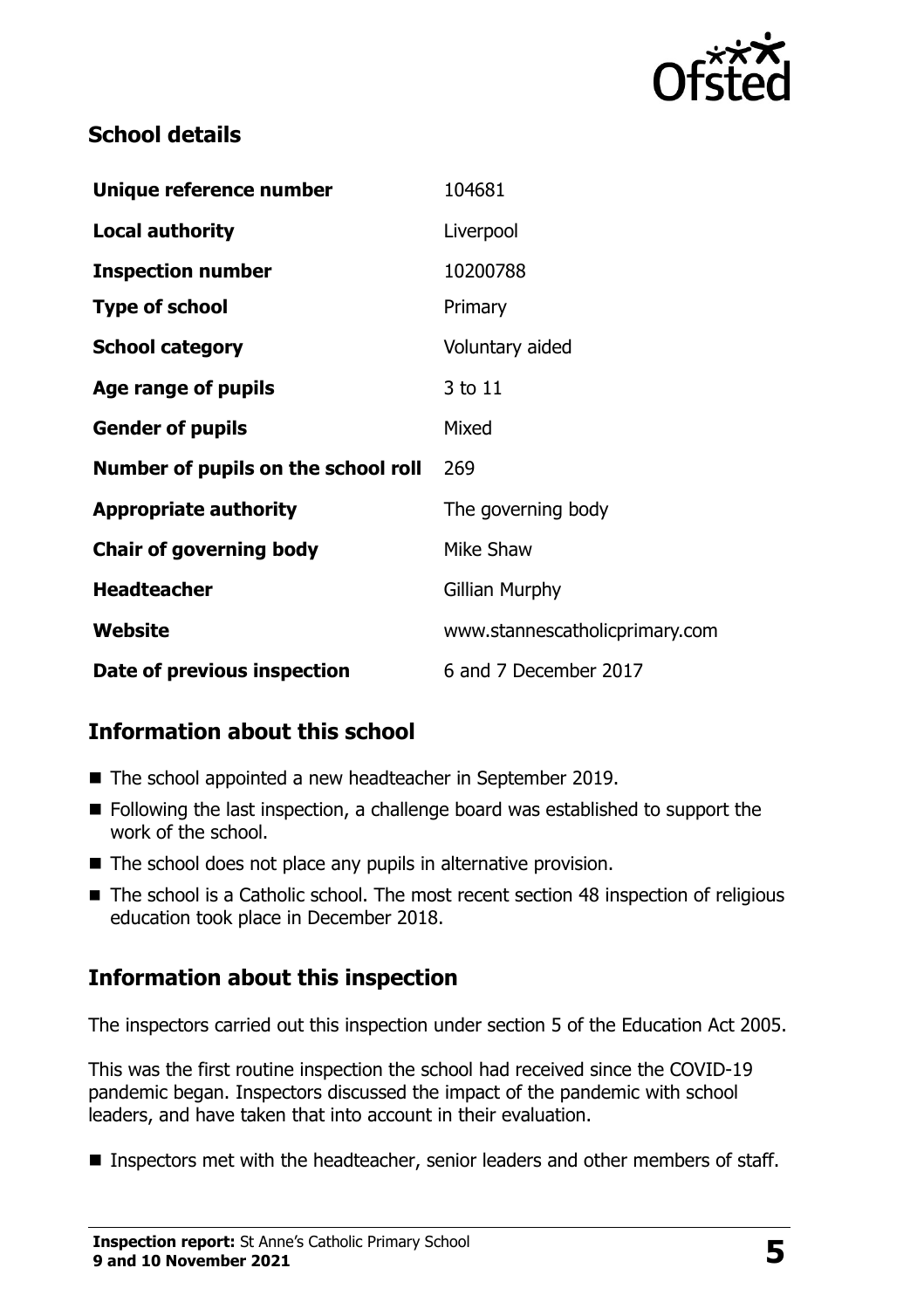

- Inspectors carried out deep dives in these subjects: early reading, mathematics, history and geography. For each deep dive, inspectors met with subject leaders, looked at curriculum plans, visited a sample of lessons, spoke to teachers, spoke to some pupils about their learning and looked at samples of pupils' work.
- Inspectors listened to some pupils read.
- Inspectors also looked at curriculum plans for science and art and design. They spoke with pupils and staff about these subjects.
- Inspectors spoke with some parents and carers and evaluated parents' responses, including free-text comments, to Ofsted's online Parent View questionnaire. Inspectors also considered parents' written comments.
- Inspectors considered responses to Ofsted surveys for pupils and staff.
- The lead inspector met with seven governors, including some via video link.
- **Inspectors met with a representative from the local authority and a representative** from the archdiocese.
- **Inspectors met with the designated safeguarding leads and checked how leaders** record and respond to safeguarding concerns. Inspectors spoke with pupils, parents and staff about safeguarding. Inspectors checked a sample of school safeguarding policies and leaders' records of checks on the suitability of staff to work with pupils.

#### **Inspection team**

| Iain Sim, lead inspector | Ofsted Inspector        |
|--------------------------|-------------------------|
| Aleksandra Hartshorne    | Ofsted Inspector        |
| Tim Vaughan              | Her Majesty's Inspector |